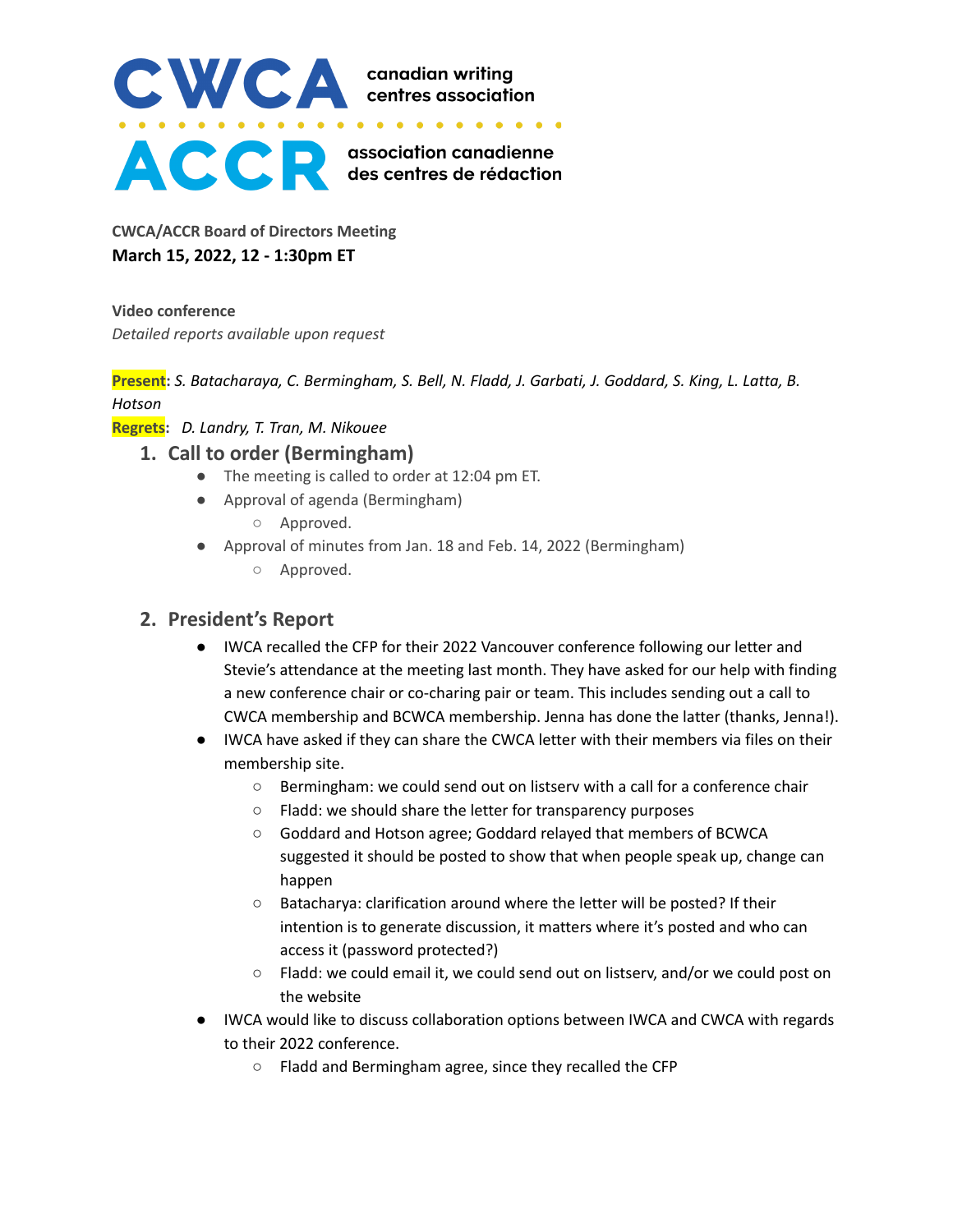

- Batacharya: BIPOC Caucus indicated they could support with reviewing proposals, but no one has capacity for chairing
- I've received an indication of interest for the CWCA treasurer position from a new member, referred by Jordana. This is a great time to consider whether we will have other vacant positions and who from the membership could be encouraged to stand.

**ACTION**: Bermingham to check in with IWCA how they would like us to share information (listserv, website) and will send out a call for chairs/co-chairs for IWCA conference with letter

## **3. Conference 2022 planning (Hotson)**

Thanks to everyone for helping to get the word out and for submitting proposals yourselves! We have

- 2 confirmed and very exciting keynote speakers: Casey Philip Wong (opening plenary) & Avasha Rambiritch (second day plenary)
- 42 proposals on our draft agenda, but 6 are still in an R&R process.
- We have done up a draft conference schedule, and it's looking really exciting and super packed with good stuff
- We have the conference pages on the website in hand. Easy peasy. When April arrives, we'll pretty it up and share it so ya'll can tour them.

#### **Questions for the board:**

- **1.** Jordana We need the names of registered conference attendees to ensure that all presenters have registered. Can you send us periodic updates? Or can we get access to this somehow?
	- Jordana will check to see who's registered after Hotson sends the list of presenters
- **2.** Clare did we give keynote speakers gifts last year? What's the practice for online conferences?
	- *● No we did not*
- **3.** We need a few volunteers to moderate panels. Please add your name here if you're a willing volunteer: Lenore Latta, Sarah King, Sheila Batacharya
- **4.** We have plans for conference presenters to provide Zoom links using their own institutional accounts. However, conference committee members and board members may be called upon to use their zoom account for sessions where that's not possible. In these cases, you'll be asked to attend the session and manage the tech. Please add your name here if you're willing to help with this (if needed!): Sarah King, Sheila Batacharya; Bermingham to recruit staff from UWaterloo to host Zoom panels
	- Fladd: last year's conference put together a package for how to moderate panels; it was really helpful
	- Latta: question about membership fees and paying for the conference
	- Garbati: membership fees are typically associated with the conference; suggests refunding those who paid membership fees in Jan/Feb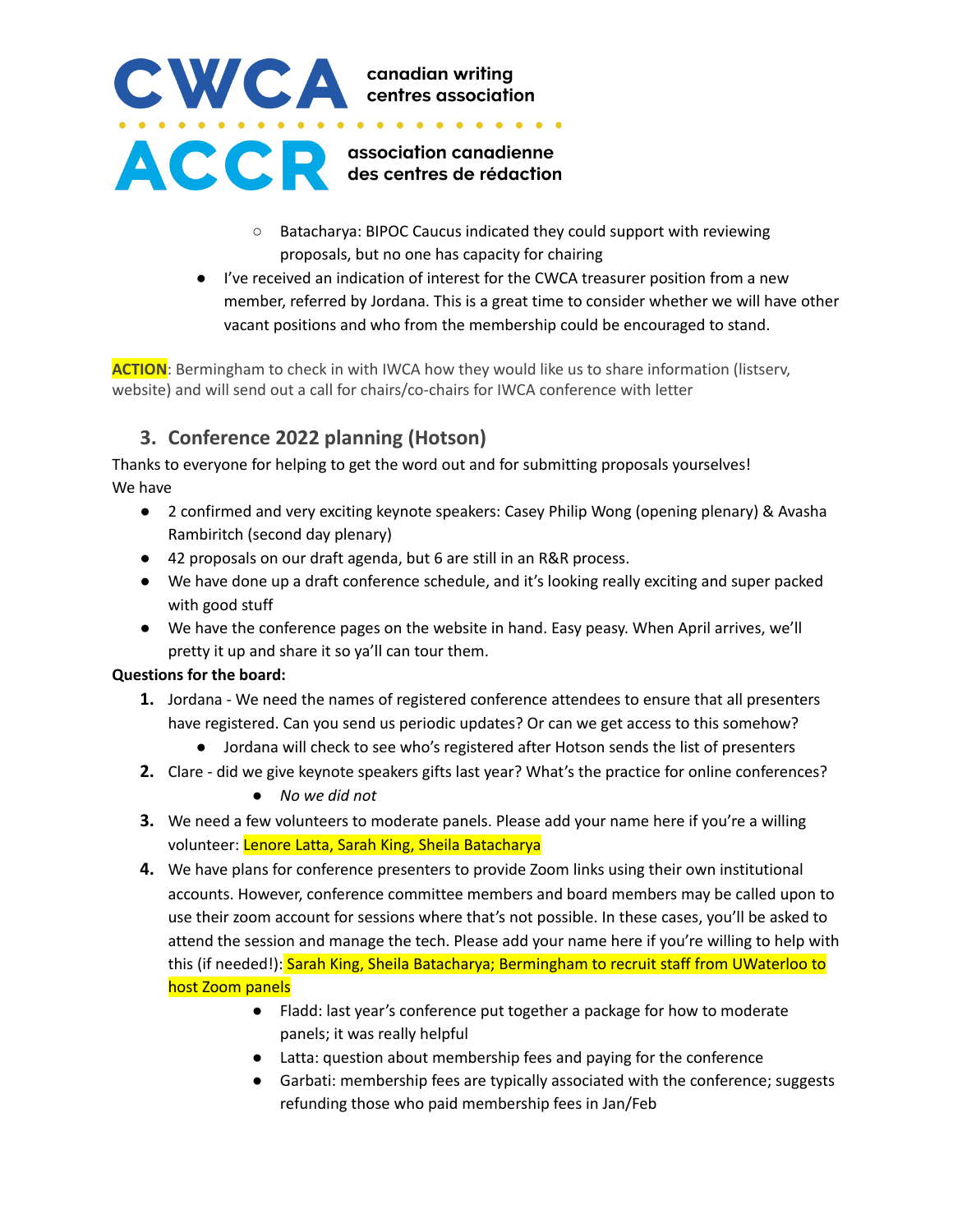# CWCA canadian writing<br>
........................ **ACCE** association canadienne

#### **Pilcrow updates (Fladd)**

- No new recruits for retreat organizing despite our efforts here, but that's fine. We'll continue to check in with the board. Our committee is currently: Nadine, Tessa, Stevie
- We met a week or something ago (what is time), and made plans for a retreat announcement to go up on the website early April along with a registration form (using Nadine's Qualtrics account) to gather info intended to help us finalize the day's activities.

**ACTION: Hotson:** send list of presenters to Garbati; board members Hotson to find conference package info from last year on how to moderate panels Board members: consider moderating panels and/or allowing CWCA/ACCR to use institutional Zoom links **Fladd** to update membership and conference forms

### **4. CWCA/ACCR BIPOC Caucus**(Batacharya and Nikouee)

- Strategic Planning Committee 2 BIPOC Caucus seats Sheila
	- Members are interested in participating.
	- What is the timeline?
		- After the conference?
	- What skills are needed?
- Anti-racism resources for the CWCA/ACCR website Majid
	- Logan: Getting ball rolling
	- A section on teaching materials might be useful; however, avoid a quick-fix framework.
	- Could section list into parts: section into practice-oriented type readings as well.
- The caucus is aware of the Board motion carried to not endorse the IWCA CFP and conference & letter to IWCA presented on Friday, February 25, 2022. The caucus has seen the CWCA/ACCR letter and IWCA response. Individual caucus members will contact Clare to indicate availability to respond to IWCA invitation to help with the 2022 conference.
- CWCA conference proposals
	- Sheila: Marci, Majid, and Marci had proposal selected for CWCA!
	- Vidya: Hidy and colleagues had proposal accepted! Woohoo!
	- Prepared to host the BIPOC Caucus meeting at the conference.
- Pilcrow Retreat: Call for organizing committee members Sheila
	- The caucus members have the information and will contact the organizing committee if available to participate.
	- Should we send info to peer tutors?
		- Yes
- Next meeting with the CWCA Board to continue action planning. Everyone welcome On the Board Mtg. agenda. - Sheila.
- BIPOC Caucus narrative in process. Sheila.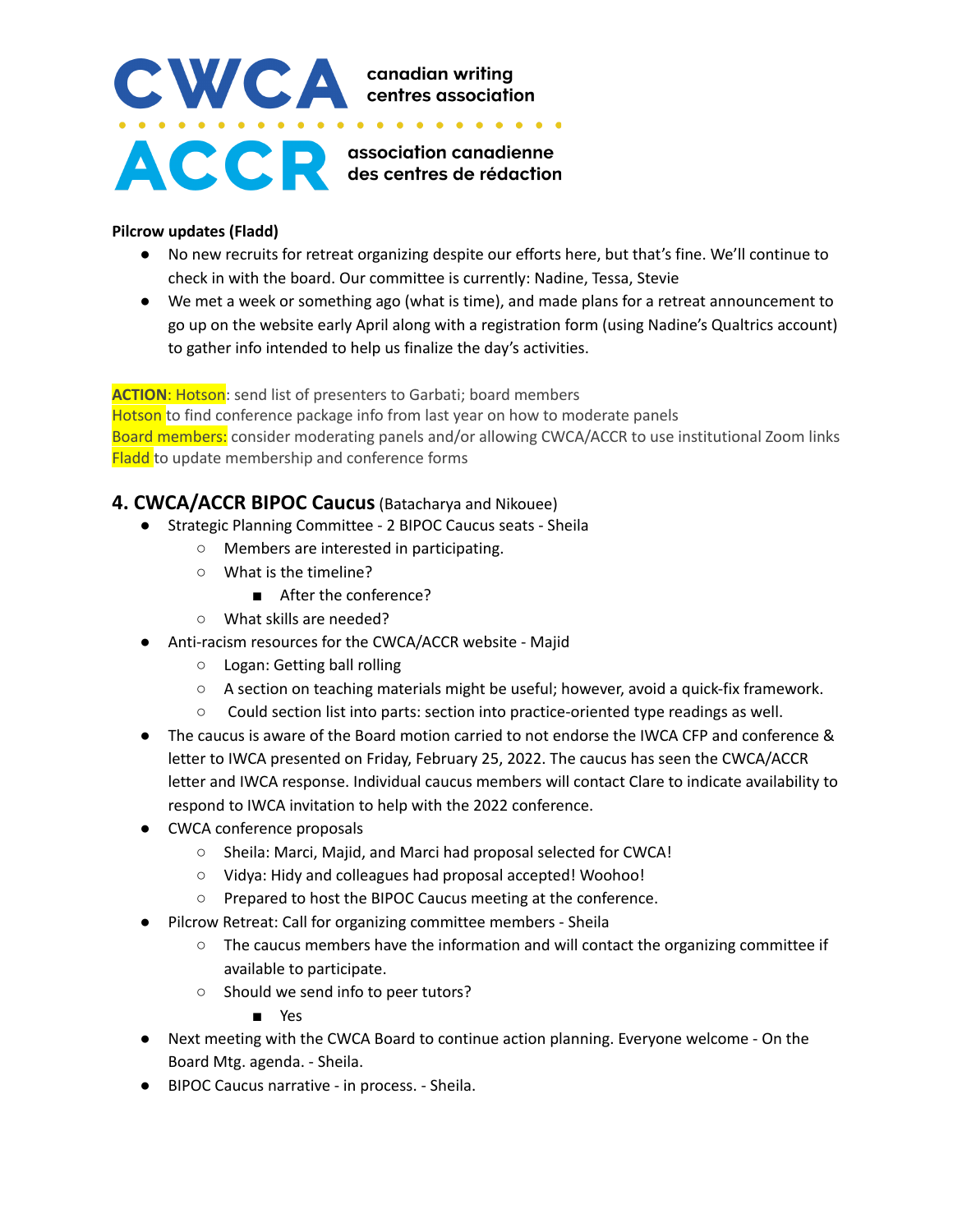

- Antiracist Writing Across the Curriculum (WAC) and CWCA Antiracist Event Logan
	- Logan: Trying to start longitudinal, multi-campus, antiracist [Writing](https://docs.google.com/document/d/1g4muX9QEWWhhn813-T9BynD6a63YGuLzmiebkvlDuHQ/edit?usp=sharing) Across the [Curriculum](https://docs.google.com/document/d/1g4muX9QEWWhhn813-T9BynD6a63YGuLzmiebkvlDuHQ/edit?usp=sharing) Initiative at the University of Toronto. If have comments, questions, interests, wanting to think through this, feel free to email at [logan.middleton@utoronto.ca.](mailto:logan.middleton@utoronto.ca)
	- Logan: Also following up on CWCA antiracism event with Sarah King. There's likely room for others if interested, and this is something that's still coming together and has yet to be started, so feel free to get in touch if interested.

**ACTION**: Nikouee to send out poll; BIPOC Caucus to draft response to IWCA CFP Goddard to send out Doodle poll for April meeting

### **5. Treasurer's Report (Garbati)**

As of March 9th:

- We've received 14 conference registrations (9 of these have paid the regular fee)
- I have contacted MDP (chartered professional accountants; [\(https://www.mdp.on.ca/\)](https://www.mdp.on.ca/) to inquire about auditor fees and processes. I have sent an MDP accountant our financial statements for the last two years (as the first part of the process), and I am waiting to hear back from her.
- My term as Treasurer will end in May, and I have been in contact with a potential new Treasurer.

#### **ACTION**:

#### **6. CASDW Report (Landry)**

*●* Nothing to report

**ACTION**: Continue being awesome!

- **7. Report from Membership Chair (Fladd)**
	- Nothing to report

**ACTION**: continue being awesome!

## **8. Report from Digital Media Chair and CWCR/RCCR (Latta)**

● Nothing to report

**ACTION**: continue being awesome!

#### **9. Student Member-at-Large (Tran)**

● Nothing to report

**ACTION**: Tran to work on outlining the benefits to becoming a facilitator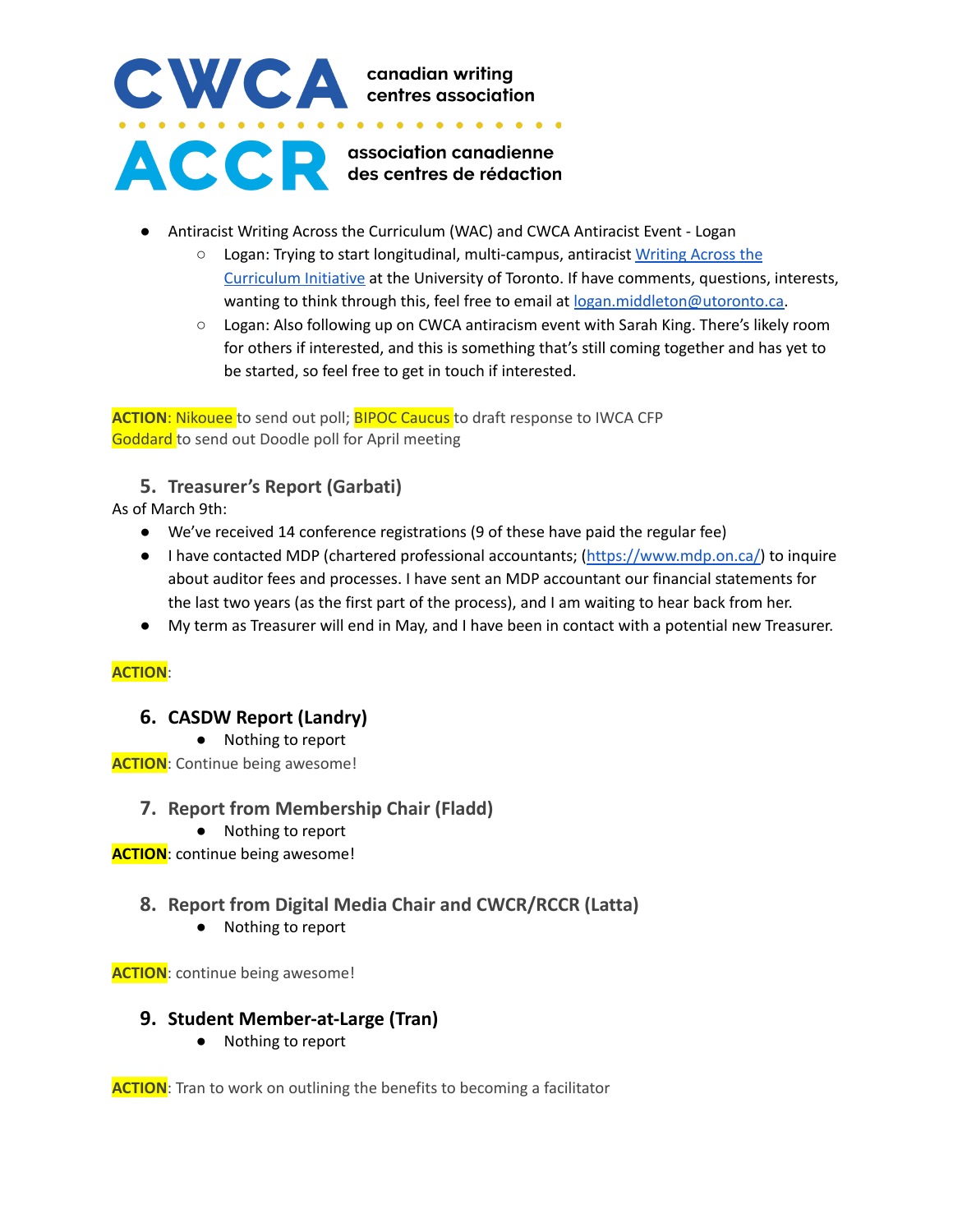

#### **New Business:**

- **10.** ISUP Colloquium 2022: <https://www.utm.utoronto.ca/isup/isup-colloquium-2022> (Batacharya)
	- CWCA to support and promote? Listserv? Website? Whatever is appropriate!
		- 2 ways to share: Fladd can send out to membership list; anyone can send out to listserv (Fladd to send Batacharya information on how)
		- Hotson can send it out via IWCA's social media and listserv
- **11.** Antiracist Advocacy Session: Tuesday May 3, 12 noon to 2pm (King)
- **● Updates on planning for CWCA/ACCR Antiracist Advocacy session**
- **●** Planning group–Sarah King, Julia Lane, Logan Middleton, met March 3, 2022
- **●** Planning meeting agendas and notes posted on google drive under CWCA/Programming/Antiracist Advocacy [link removed]
- **● Event date and time confirmed: Tuesday May 3, 12 noon to 2pm**
- **● New:** In addition to being practical and community-building, the event will be as energizing, uplifting and spacious as we can make it
- **● Panel speakers confirmed so far:**
	- **○** Vidya Natarajan, Kings University, Western
	- **○** Amanda Penney, University of Alberta, and student, Huron University
	- **○** Still in meetings with Masa Torbicic, University of Waterloo, Emilia Brancato, OCADU
- Goal is to have panel members to be confirmed and event description and registration will be posted on CWCA website–under Events– by end of March.
- Will circulate via listserv and Board list and request that you circulate to your networks
- **Questions for the Board: Budget for event?**
	- ASL sign language interpreter ~\$50-\$100/hour
	- Honoraria/gift card for panelists? \$50-100 each
	- Invited/guest moderator for panel? Meditation or yoga/movement? ceremony?
- UTSC Centre for Teaching and Learning has agreed to sponsor the event for \$1000.
- Next planning meeting Friday March 25, 12:15-1:15 [Zoom link removed]
	- Latta: can anyone join the planning meeting? Can her team join, or is it for board members?
	- King: anyone can join! Keen for input, ideas, feedback and engagement.

**ACTION**: Board members: please send King suggestions for ASL interpreter and/or moderators; Vidya organized through King's College, Sarah to check in with her

**12.** Housekeeping items (Goddard)

- Call for conference chairs: BCWCA
- Board and Caucus meeting for April
	- Separate meeting? (before or after meeting, or can send out a Doodle poll for another day.
- Posting AGM minutes and board positions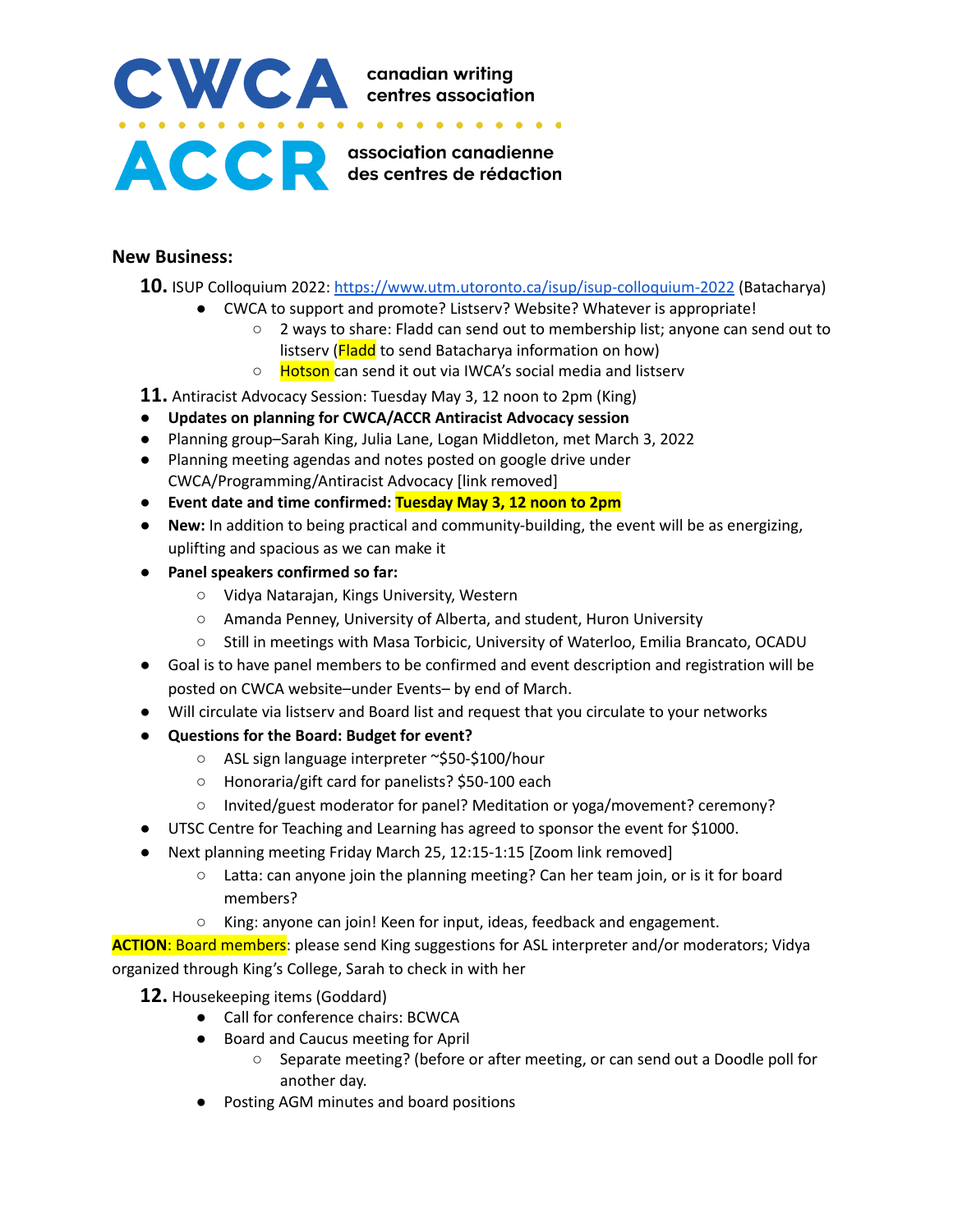

- When we send out AGM meetings, we can also post positions (Jordana and members-at-large)
- **13.** Bylaw changes and AGM discussion (Bermingham)
	- *Put on agenda for next meeting*: need to review minutes from last AGM to circulate to membership so they can be approved at the next AGM. Also, what do we want to do for our next conference? Virtual? In-person? Hybrid?

**ACTION: Bermingham** to check in with Batacharya re: future of BIPOC Caucus

- **14.** New Meeting Procedures (Bermingham)
	- We generally follow Robert's Rules; do we want to think about our procedures in light of accessibility? Are RR a barrier or helpful re: creating equity? Are we giving people space/time to reflect and make decision? Should we flip meetings with less time online and more time offline and reading? (So we would need to circulate early - 2 weeks) and postpone voting until after the meeting electronically?
	- 2 proposals: "**moderator**" who checks in with folks to make sure they're engaged and feeling like they can speak up; it a conflict comes up, they can call for time; and **working group** to create a set of best practices for expressing concerns and how to respond to ensure we are transparent and giving enough space for antiracism
		- King: would love to hear from new board members about their experience on the board. Anonymous forum for feedback? Also likes the idea of trying the informal moderator position
		- Bermingham: recognizes Nikouee and Tran aren't here; would like an asynchronous/anonymous platform for providing feedback
		- Hotson: likes the idea. We want to empower people to speak and bring ideas forward; thinks it will add to transparency
		- Troughton: feels like it will be useful. You figure out meeting protocols through practice. Might be useful to review meeting processes (if we're using Robert's Rules) at the beginning of each cycle.
		- Fladd: likes the idea of asynchronous/anonymous check in, and include something about the climate of voting. It feels like "abstaining" in CWCA culture holds the weight of voting "no", because people tend to not vote "no".

**ACTION:** Bermingham: let's try out the new role at the next meeting; King volunteers Goddard and Bermingham to set up meeting to review timelines for bylaw changes/AGM information**.** Let's actually do it this month :)

*Meeting end 1:14 pm ET*

**\_\_\_\_\_**